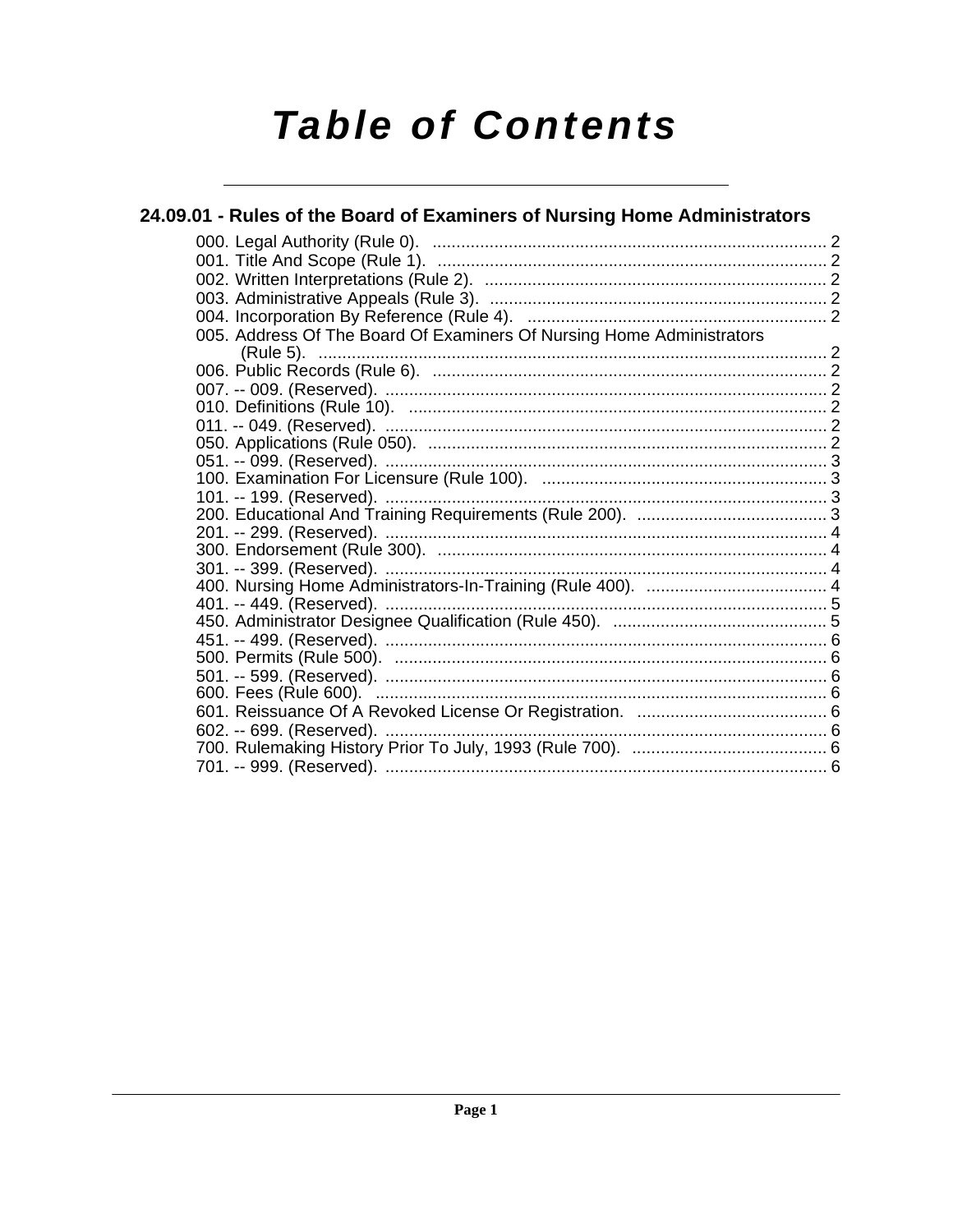#### **IDAPA 24 TITLE 09 CHAPTER 01**

#### **24.09.01 - RULES OF THE BOARD OF EXAMINERS OF NURSING HOME ADMINISTRATORS**

#### <span id="page-1-1"></span><span id="page-1-0"></span>**000. LEGAL AUTHORITY (RULE 0).**

These rules are hereby prescribed and established pursuant to the authority vested in the Board of Examiners of Nursing Home Administrators by the provisions of Section 54-1604, Idaho Code. (7-1-93)

#### <span id="page-1-2"></span>**001. TITLE AND SCOPE (RULE 1).**

These rules shall be cited as IDAPA 24.09.01, "Rules of the Board of Examiners of Nursing Home Administrators." (7-1-93)

#### <span id="page-1-3"></span>**002. WRITTEN INTERPRETATIONS (RULE 2).**

The board may have written statements that pertain to the interpretation of the rules of this chapter. Such interpretations, if any, are available for public inspection and copying at cost in the main office of the Bureau of Occupational Licenses. (3-13-02)

#### <span id="page-1-4"></span>**003. ADMINISTRATIVE APPEALS (RULE 3).**

Administrative appeals shall be governed by the Administrative Procedure Act, Title 67, Chapter 52, Idaho Code.

(3-13-02)

#### <span id="page-1-5"></span>**004. INCORPORATION BY REFERENCE (RULE 4).**

These rules do not incorporate by reference any document other than those sections of Idaho Code so referenced. (3-13-02)

#### <span id="page-1-6"></span>**005. ADDRESS OF THE BOARD OF EXAMINERS OF NURSING HOME ADMINISTRATORS (RULE 5).**

[The office of the Board of Examiners of Nursing Home Administrators is located within the Bureau of Occupational](mailto:ibol@ibol.idaho.gov)  Licenses, Owyhee Plaza, 1109 Main Street, Suite 220, Boise, Idaho 83702-5642. The phone number of the Board is (208) 334-3233. The Board's FAX number is (208) 334-3945. The Board's e-mail address is ibol@ibol.state.id.us. [The Board's official web site is at](mailto:ibol@ibol.idaho.gov) [http://www.ibol.idaho.gov/nha.htm. \(4-6-05\)](http://www.ibol.idaho.gov/nha.htm)

#### <span id="page-1-7"></span>**006. PUBLIC RECORDS (RULE 6).**

The records associated with the Board of Examiners of Nursing Home Administrators are subject to the provisions of the Idaho Public Records Act, Title 9, Chapter 3, Idaho Code. (3-13-02) the Idaho Public Records Act, Title 9, Chapter 3, Idaho Code.

#### <span id="page-1-8"></span>**007. -- 009. (RESERVED).**

#### <span id="page-1-14"></span><span id="page-1-9"></span>**010. DEFINITIONS (RULE 10).**

**01. Board**. The Board of Examiners of Nursing Home Administrators as prescribed in Section 54- 1601, Idaho Code. (7-1-93)

**02.** Bureau. The Bureau of Occupational Licenses as prescribed in Sections 54-1603 and 67-2602, Idaho Code. (3-13-02) Idaho Code. (3-13-02)

**03. NAB**. NAB shall mean the national association of boards of examiners for nursing home administrators. (4-6-05)

#### <span id="page-1-10"></span>**011. -- 049. (RESERVED).**

#### <span id="page-1-12"></span><span id="page-1-11"></span>**050. APPLICATIONS (RULE 050).**

Applications will be on forms approved by the Board. (4-6-05) (4-6-05)

<span id="page-1-13"></span>**01. Board Consideration**. No application will be considered for any action unless accompanied by the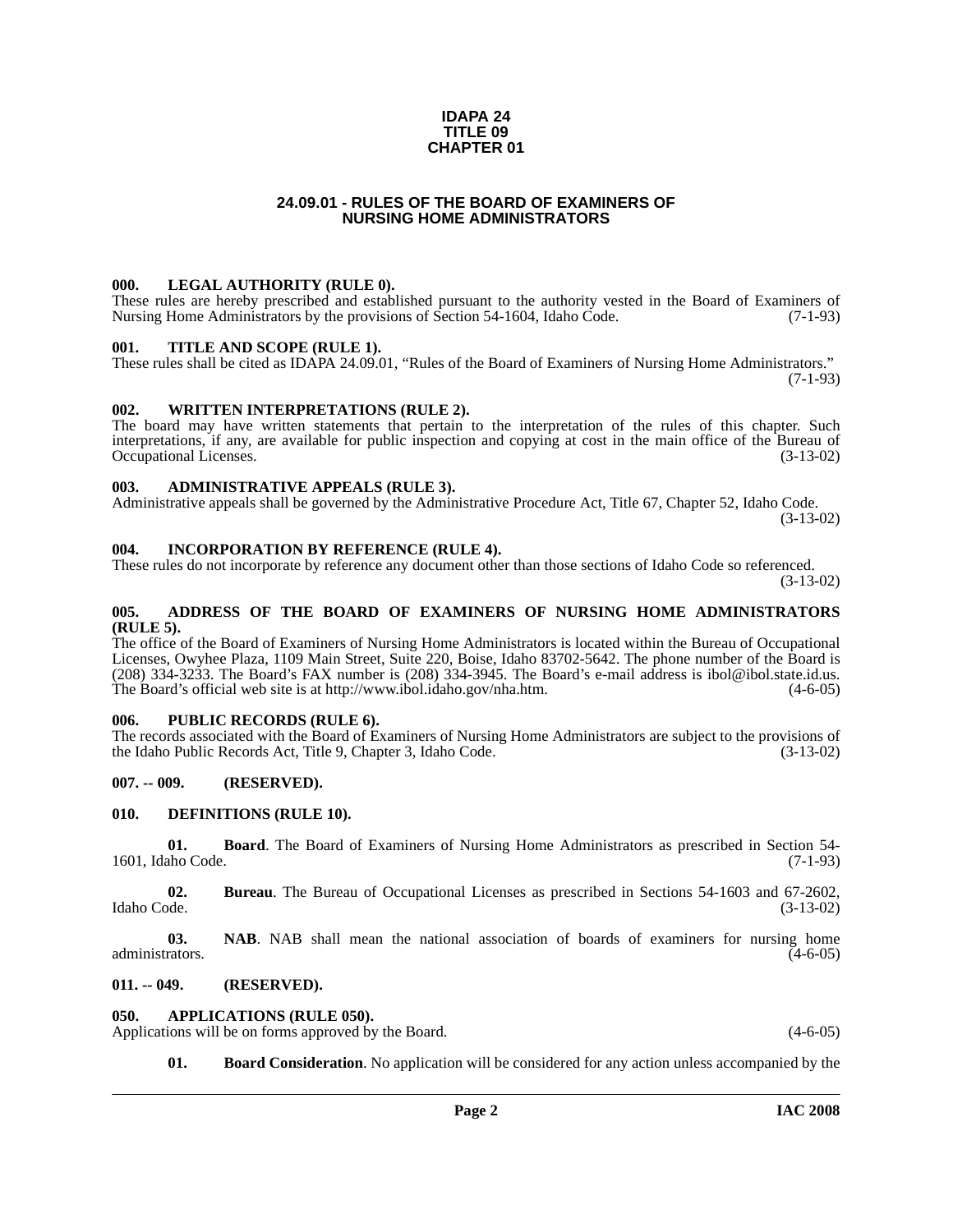### *Bureau of Occupational Licenses*

appropriate fees and until the required supporting documentation is received by the Bureau. (4-6-05)

<span id="page-2-10"></span>**02. Filing Deadline**. To be considered by the Board, properly completed applications must be received by the Bureau at least thirty (30) days prior to the first day of the month in which the Board will meet. (4-6-05)

<span id="page-2-12"></span>**03.** Lack of Activity. Applications on file with the Board that lack activity for any period of twelve the shall be terminated unless good cause is demonstrated to the Board. (4-6-05)  $(12)$  months shall be terminated unless good cause is demonstrated to the Board.

#### <span id="page-2-0"></span>**051. -- 099. (RESERVED).**

#### <span id="page-2-9"></span><span id="page-2-1"></span>**100. EXAMINATION FOR LICENSURE (RULE 100).**

**01. Examination Fee**. The examination fee for the national examination shall be in the amount as determined by the National Association of Board of Examiners of Nursing Home Administrators and shall be paid to the entity administering said examination. The examination fee is in addition to the license fee provided for in Section 54-1604, sub-paragraph (g), Idaho Code. (3-10-00)

<span id="page-2-11"></span>**02. Good Moral Character**. Evidence of good moral character on the application form is to be signed by two (2) reputable individuals not more than one (1) of which may be a minister, priest, rabbi, or their equivalent and neither shall be members of the applicant's family. (7-1-93)

<span id="page-2-4"></span>**03. Content of Exam, Passing Scores**. The examination shall be that issued by the National Association of Board of Examiners of Nursing Home Administrators, and an examination pertaining to Idaho law and rules governing nursing homes. The passing of the National Association of Board of Examiners of Nursing Home Administrators examination shall be the scale score passing point as established by NAB. The passing score of the Idaho Laws and Rules Examination shall be seventy-five percent (75%). (7-1-93) Idaho Laws and Rules Examination shall be seventy-five percent  $(75%)$ .

<span id="page-2-6"></span>**Date and Location of Exam**. Examinations shall be held at the location and at the times determined by the entity administering the national examination. The state examination shall be a take-home examination and be returned to the Board upon submission of the application. The applicant shall further certify to the Board that he or she has reviewed, understands, and will abide by the state laws and rules governing Nursing<br>Home Administrators and facilities. (3-10-00) Home Administrators and facilities.

<span id="page-2-15"></span>**05.** Suitability Requirements. An applicant shall be deemed to have met the suitability requirements to in Section 54-1605. Idaho Code, by compliance with sub-paragraphs 2 or 3 of that section. (7-1-93) referred to in Section 54-1605, Idaho Code, by compliance with sub-paragraphs 2 or 3 of that section.

#### <span id="page-2-2"></span>**101. -- 199. (RESERVED).**

#### <span id="page-2-7"></span><span id="page-2-3"></span>**200. EDUCATIONAL AND TRAINING REQUIREMENTS (RULE 200).**

<span id="page-2-8"></span>**01. Educational Requirements**. In order to be credited toward the educational requirements of the Act, a seminar or course of study must be relevant to nursing home administration as determined by the Board and sponsored by accredited universities or colleges, State or National health related associations, and/or approved by NCERS (National Continuing Education Review Service). (7-1-93) NCERS (National Continuing Education Review Service).

<span id="page-2-14"></span>**02. Requirements for License Renewal**. The department shall refuse to renew a Nursing Home Administrators license unless the required fee is accompanied by evidence of having met the educational and training requirement set forth in these rules on the form provided for that purpose by the Bureau of Occupational Licenses.

(7-1-98)

<span id="page-2-13"></span>**03. Renewal of License**. Applicants for renewal of license shall be required to attend a minimum of twenty (20) clock hours of courses approved under Subsection 200.01 within the preceding twelve-month (12) period. Licensees shall not be required to comply with this requirement during the first year in which they become licensed under this chapter. (4-2-08)

<span id="page-2-5"></span>**04. Credit Received Toward Renewal of License**. Credit received toward renewal of license may not be used again toward renewal of license for another license year. (7-1-98)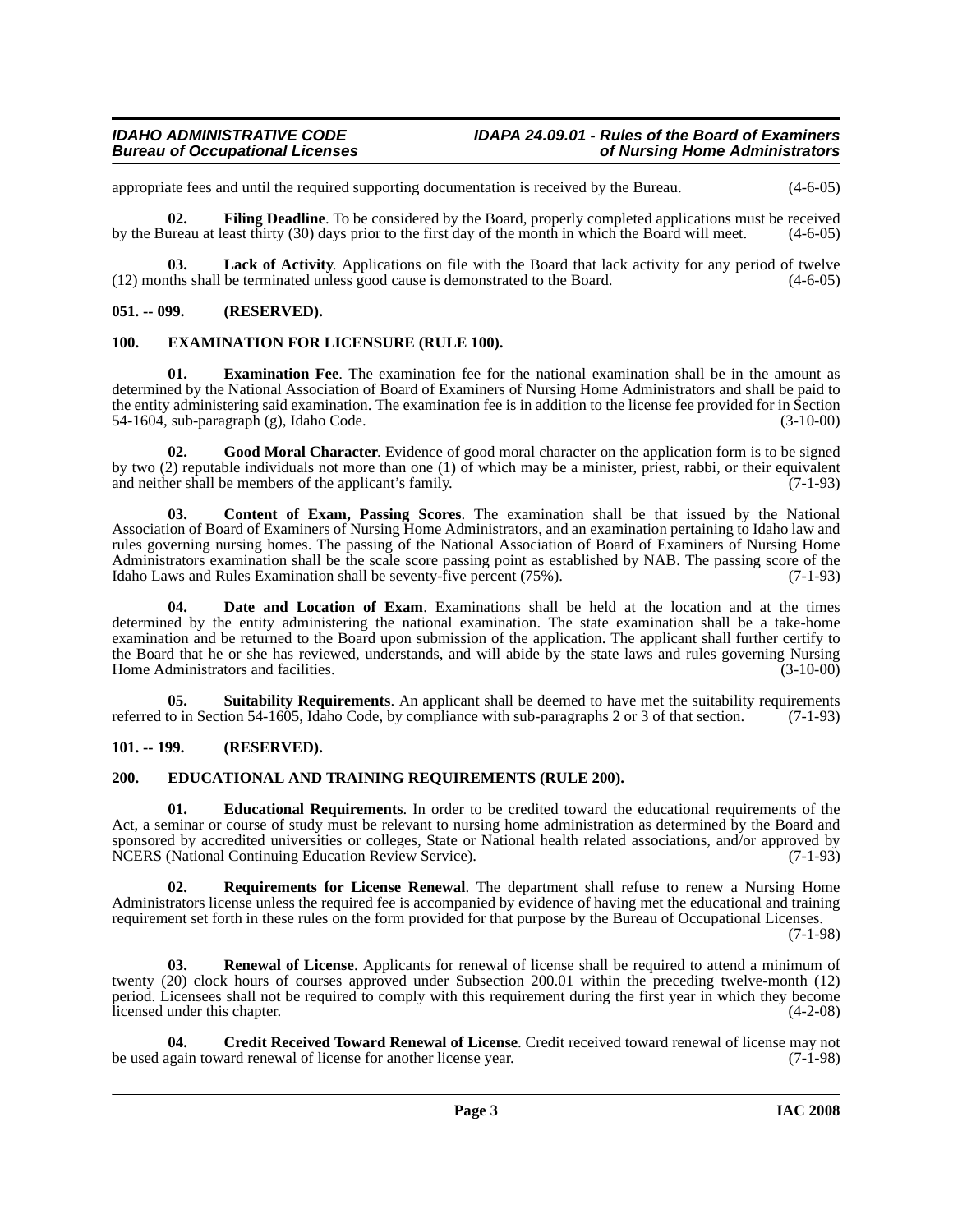### *Bureau of Occupational Licenses*

#### <span id="page-3-0"></span>**201. -- 299. (RESERVED).**

#### <span id="page-3-4"></span><span id="page-3-1"></span>**300. ENDORSEMENT (RULE 300).**

Each applicant for licensure by endorsement shall be required to document compliance with each of the following requirements.  $(4-6-05)$ 

**01. A Valid License**. Hold a valid and current nursing home administrator license issued in another state.  $(4-6-05)$ 

**02. Experience/Education**. (3-30-07)

**a.** One (1) year of experience as an administrator in training in another state; or (3-30-07)

**b.** A total of one (1) year of combined experience obtained in an administrator in training program and from practical experience as an administrator in another state; or (3-30-07)

**c.** A master's degree in health administration related to long-term care from an accredited institution; or  $(3-30-07)$ 

**d.** A master's degree in health administration from an accredited institution and one (1) year management experience in long-term care. (3-30-07)

**03. Criminal History**. Has not been found guilty or convicted or received a withheld judgment or suspended sentence for any felony or any crime involving moral turpitude or received discipline for a license offense in any state.  $(4-6-05)$ 

**04.** National Examination. Has taken and successfully passed the NAB examination. (4-6-05)

**05. State Examination**. Has taken and successfully completed the state of Idaho examination.(4-6-05)

**06. Affidavit**. Has certified under oath to abide by the laws and rules governing the practice of nursing home administration in Idaho. (4-6-05)

#### <span id="page-3-2"></span>**301. -- 399. (RESERVED).**

#### <span id="page-3-6"></span><span id="page-3-3"></span>**400. NURSING HOME ADMINISTRATORS-IN-TRAINING (RULE 400).**

<span id="page-3-7"></span>**01. Related Health Care Field**. "Related health care field" shall mean a field in health care related to administration. (7-1-93)

<span id="page-3-8"></span>**02. Trainees**. Trainees must work on a full time basis in any capacity in an Idaho licensed nursing home setting. Full time shall be a forty (40) hour per week work schedule with consideration for normal leave taken. Failure to comply with this rule or Section 54-1610, Idaho Code, shall not receive credit as a Nursing Home Administrator-In-Training. (4-2-08)

**a.** Each trainee shall register with the Board as a Nursing Home Administrator-In-Training (AIT) by submitting an application provided by the Board together with the required fee. The effective date of each AIT program shall be the date the Board approves the application. (3-13-02)

**b.** Quarterly reports for those trainees employed in a nursing home must reflect that the preceptor of the trainee has instructed, assisted and given assignments as deemed necessary to fulfill the requirements of Subsection 400.03. (7-1-98)

**03.** Nursing Home Administrator-in-Training Requirements. A Nursing Home Administrator-in-<br>shall be required to train in all phases of nursing home administration including the following: (7-1-93) Training shall be required to train in all phases of nursing home administration including the following:

<span id="page-3-5"></span>**a.** Resident Care Management. (7-1-98)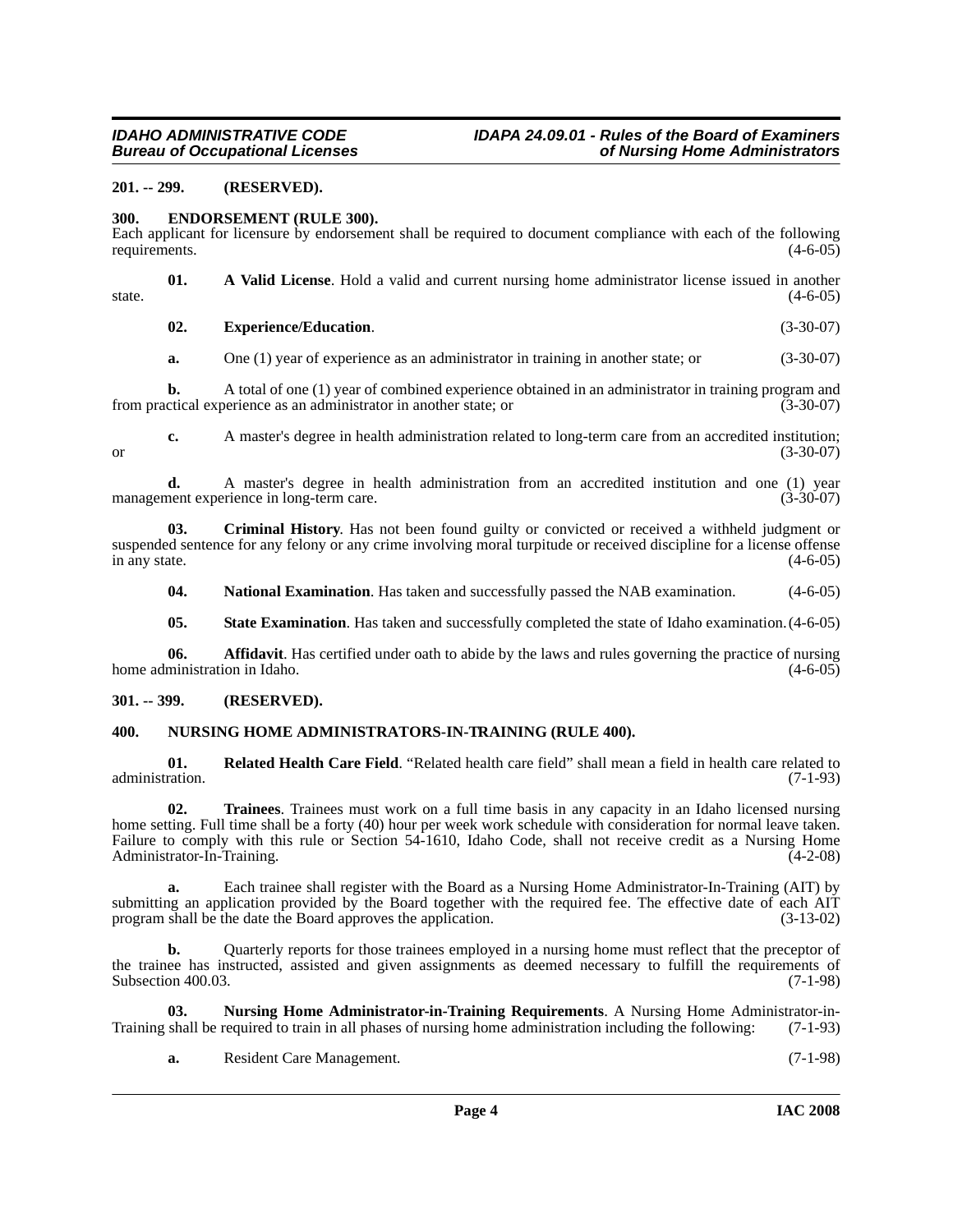#### *IDAHO ADMINISTRATIVE CODE IDAPA 24.09.01 - Rules of the Board of Examiners Bureau of Occupational Licenses*

### **b.** Personnel Management. (7-1-93) **c.** Financial Management. (7-1-93) **d.** Environmental Management. (7-1-98) **e.** Meeting Regulations and Governing Entities Directives. (7-1-98)

<span id="page-4-5"></span>**f.** Organizational Management. (7-1-98)

**g.** Completion of a specialized course of study in nursing home long-term health care administration approved by NAB or otherwise approved by the Board. (4-6-05)

**04. Facility Administrator**. The trainee must spend no less than thirty-two (32) hours a month with the preceptor in a training and/or observational situation in the six (6) areas of nursing home administration as outlined in Subsection 400.03. Quarterly reports must reflect particular emphasis on the six (6) phases of nursing home administration during the time spent in the nursing home. (5-3-03) home administration during the time spent in the nursing home.

#### <span id="page-4-7"></span>**05.** Preceptor Certification.

**a.** A nursing home administrator who serves as a preceptor for a nursing home administrator-intraining must be certified by the Board of Examiners of Nursing Home Administrators. The Board will certify the Idaho licensed nursing home administrator to be a preceptor who: (7-1-98) Idaho licensed nursing home administrator to be a preceptor who:

i. Is currently practicing as a nursing home administrator and who has practiced a minimum of two ecutive vears as a nursing home administrator: and (7-1-98)  $(2)$  consecutive years as a nursing home administrator; and

ii. Who successfully completes a six (6) clock hour preceptor orientation course approved by the  $Board.$  (7-1-93)

**b.** The orientation course will cover the philosophy, requirements and practical application of the nursing home administrator-in-training program and a review of the six (6) phases of nursing home administration as outlined in Subsection 400.03. (7-1-93)

#### <span id="page-4-0"></span>**401. -- 449. (RESERVED).**

#### <span id="page-4-2"></span><span id="page-4-1"></span>**450. ADMINISTRATOR DESIGNEE QUALIFICATION (RULE 450).**

In order to practice as an administrator designee, an individual shall register with the Board as an Administrator Designee by submitting an application and providing documentation of each the following requirements. (3-13-02)

<span id="page-4-6"></span>**01. Good Moral Character**. (3-13-02) **a.** Submit references of good moral character from not less than three (3) persons other than relatives. (3-13-02)

**b.** Certify they have not been found guilty or convicted of a felony or a misdemeanor involving moral turpitude. (3-13-02)

- <span id="page-4-3"></span>**02.** Age. Provide proof of being at least twenty-one (21) years of age.  $(3-13-02)$
- <span id="page-4-4"></span>**03. Education**. Provide proof of either: (3-13-02)
- **a.** A bachelors degree from an approved college or university, or (3-13-02)

**b.** Two (2) years of satisfactory practical experience in nursing home administration or a related health administration area for each year of the required education as set forth in Section 54-1605(3), Idaho Code; (3-13-02)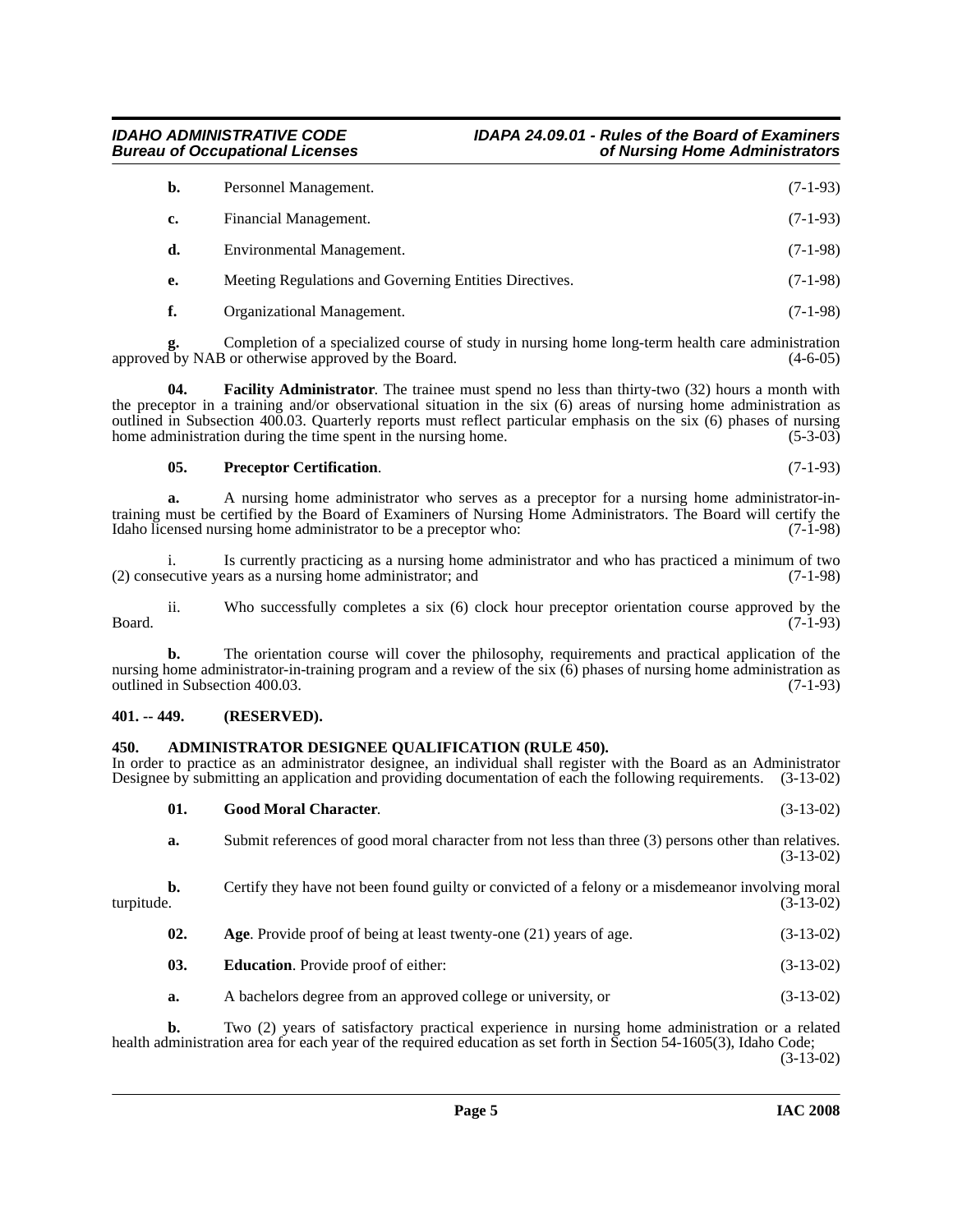### *Bureau of Occupational Licenses*

<span id="page-5-10"></span>**04. Experience**. Provide proof of having one (1) year of management experience in a skilled nursing facility. Experience documented in Subsection 450.03.b. may also be used to meet this requirement. (3-13-02)

<span id="page-5-9"></span>**05. Authorization**. Submit an agreement signed by an Idaho Licensed Nursing Home Administrator who will act as a consultant to assist the designee in administrating the facility. (3-13-02)

<span id="page-5-0"></span>**451. -- 499. (RESERVED).**

#### <span id="page-5-14"></span><span id="page-5-1"></span>**500. PERMITS (RULE 500).**

<span id="page-5-16"></span>**01. Requirements for Issuance**. A temporary permit may be issued for one (1) year upon application and payment of fees. No more than one (1) temporary permit may be granted to any applicant for any reason.

(7-1-98)

<span id="page-5-12"></span>**02. Issuance of a Temporary Permit Does Not Obligate the Board**. Issuance of a temporary permit does not obligate the board to subsequently issue a license. Issuance of a subsequent license depends upon a successful application to the Board. (7-1-98)

#### <span id="page-5-2"></span>**501. -- 599. (RESERVED).**

#### <span id="page-5-11"></span><span id="page-5-3"></span>**600. FEES (RULE 600).**

<span id="page-5-17"></span><span id="page-5-13"></span><span id="page-5-8"></span>

|                                                                                                                                                                                                                                                                             | 01. | <b>Original License and Annual Renewal Fee.</b>                                             | $(3-13-02)$ |  |
|-----------------------------------------------------------------------------------------------------------------------------------------------------------------------------------------------------------------------------------------------------------------------------|-----|---------------------------------------------------------------------------------------------|-------------|--|
|                                                                                                                                                                                                                                                                             | a.  | Original license fee -- one hundred fifty dollars (\$150).                                  | $(3-13-02)$ |  |
|                                                                                                                                                                                                                                                                             | b.  | Annual renewal fee -- one hundred seventy-five dollars (\$175).                             | $(3-13-02)$ |  |
|                                                                                                                                                                                                                                                                             | 02. | <b>Application Fees.</b>                                                                    | $(3-10-00)$ |  |
|                                                                                                                                                                                                                                                                             | a.  | Original application fee -- one hundred dollars (\$100).                                    | $(3-13-02)$ |  |
|                                                                                                                                                                                                                                                                             | b.  | Endorsement application fee -- one hundred dollars (\$100).                                 | $(3-13-02)$ |  |
|                                                                                                                                                                                                                                                                             | 03. | <b>Temporary Fee.</b>                                                                       | $(3-13-02)$ |  |
|                                                                                                                                                                                                                                                                             | a.  | Temporary permit fee -- one hundred dollars (\$100).                                        | $(3-13-02)$ |  |
|                                                                                                                                                                                                                                                                             | b.  | Administrator-In-Training registration fee -- one hundred dollars (\$100).                  | $(3-13-02)$ |  |
|                                                                                                                                                                                                                                                                             | 04. | <b>License Reinstatement Fee.</b> License reinstatement fee -- one hundred dollars (\$100). | $(3-13-02)$ |  |
| <b>REISSUANCE OF A REVOKED LICENSE OR REGISTRATION.</b><br>601.<br>Application for the re-issuance of a license shall be made on the same form as an applicant for an original license and<br>submit to a special examination at the discretion of the Board.<br>$(7-1-98)$ |     |                                                                                             |             |  |
| $602. - 699.$                                                                                                                                                                                                                                                               |     | (RESERVED).                                                                                 |             |  |

### <span id="page-5-15"></span><span id="page-5-6"></span><span id="page-5-5"></span><span id="page-5-4"></span>**700. RULEMAKING HISTORY PRIOR TO JULY, 1993 (RULE 700).**

Adoption date December 7, 1978 Effective date January 1, 1979 Adoption date December 24, 1985 Effective date January 13, 1986 Effective date January 18, 1990 Adoption date March 26, 1993 Effective date April 15, 1993 (7-1-93)

<span id="page-5-7"></span>**701. -- 999. (RESERVED).**